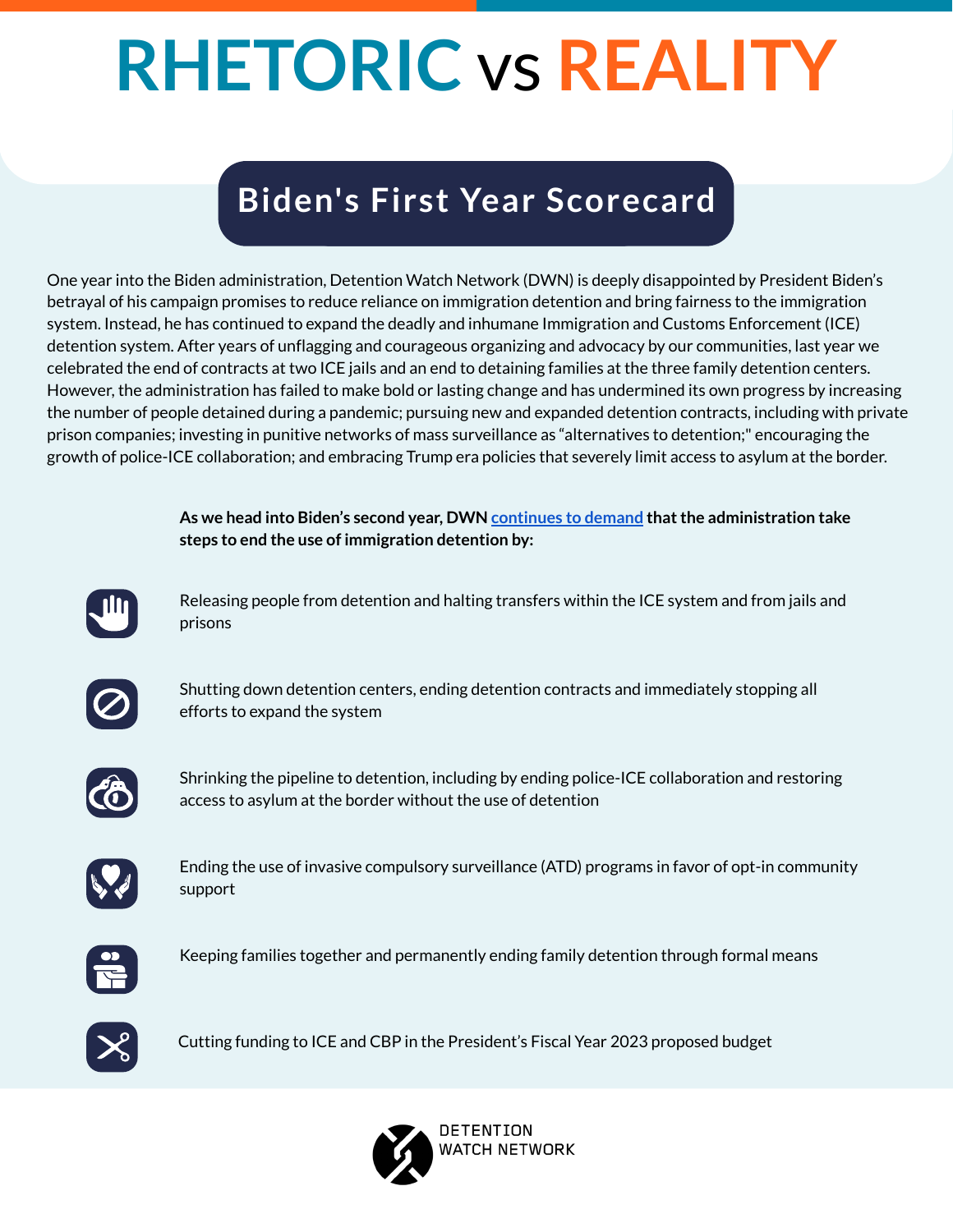[President](https://joebiden.com/immigration) Biden promised to "[e]nd prolonged detention" and "[e]nd for-profit detention centers" in pursuit of a "fair and humane immigration system" that "preserve[s] the dignity of immigrant families, refugees, and asylum-seekers." More broadly, President Biden also [committed](https://joebiden.com/covid19) to address the COVID-19 pandemic by listening to public health experts and protecting those most vulnerable to the virus.

The Biden administration **failed** to release people from [immigration](https://www.detentionwatchnetwork.org/pressroom/releases/2021/217-immigrant-human-rights-groups-call-biden-administration-address-spread) detention and reduce detention numbers. Instead, as the COVID-19 pandemic continues and contrary to recommendations by public health experts and even court [orders](https://www.splcenter.org/fraihat-v-ice-community-resources) to release people, the number of people in ICE detention has [skyrocketed](https://www.detentionwatchnetwork.org/pressroom/releases/2021/immigrant-rights-activists-hold-national-day-action-demanding-biden) from a 20 year low at the start of the [administration](https://www.detentionwatchnetwork.org/pressroom/releases/2021/today-we-have-lowest-number-people-immigration-detention-over-20-years-day). As detention numbers rose, the administration also actively *opposed* attempts to provide COVID-19 protections to detained immigrants, disregarding the safety of detained individuals and guidance by public health experts. In August 2021, the [Administration](https://www.splcenter.org/presscenter/advocates-decry-biden-administrations-appeal-fighting-order-vaccinate-medically) appealed a federal court order in *Fraihat v. ICE* requiring ICE to vaccinate medically vulnerable people in its custody. This order followed multiple previous court orders in *Fraihat* criticizing ICE for systemic failures in their response to the pandemic. Most recently, the [administration](https://www.latimes.com/politics/story/2022-01-11/biden-administration-urges-supreme-court-to-deny-bond-hearings-for-immigrants-facing-deportation) also argued before the Supreme Court in favor of denying the right to a bond hearing for certain people held in ICE detention for longer than six months.

#### **Biden's Rhetoric**

#### The Biden administration **failed** to prevent the spread of COVID-19 by halting transfers. Health experts [warned](https://www.themarshallproject.org/2020/12/21/moving-people-and-coronavirus-from-prison-to-prison) of the risk of spreading COVID-19 through [transfers](https://humanimpact.org/wp-content/uploads/2020/08/HIP-Stop-ICE-Transfers-Research-Brief-08-2020_compressed-1.pdf) between prisons and jails, but the [administration](https://www.dhs.gov/news/2021/05/20/ice-close-two-detention-centers) has continued transfers throughout the system, including after the contract [cancellations](https://www.detentionwatchnetwork.org/pressroom/releases/2021/we-are-home-detention-watch-network-partners-welcome-ice-detention) and closures of Irwin County Detention Center in Georgia and Bristol County Detention Center in Massachusetts. Similarly, when counties terminated jail contracts with ICE, ICE [transferred](https://thesouthern.com/news/local/3-released-others-transferred-as-pulaski-county-detention-center-closes/article_eb8a08e6-4d79-5c0a-9707-d7479f077fcd.html) immigrants to other facilities instead of releasing them. These transfers run contrary to public health recommendations and undermine the goal of closing detention facilities to protect immigrants from abuse and continued [incarceration](https://drive.google.com/drive/folders/1PWifkbAM2JJSC4EIIY1tplKewvwdwG4m).



Release people from immigration detention as the COVID-19 pandemic rages on, as recommended by public health experts

#### **DWN Demand**

President Biden committed to address the [COVID-19](https://joebiden.com/covid19) pandemic by listening to public health experts and protecting those most vulnerable to the virus.

#### **Biden's Rhetoric**

Halt transfers between ICE facilities and from federal, state, and local jails and prisons to prevent the spread of COVID

#### **DWN Demand**

# **RHETORIC** vs **REALITY**

## **Biden's Fi rst Year Scorecard**

**2**

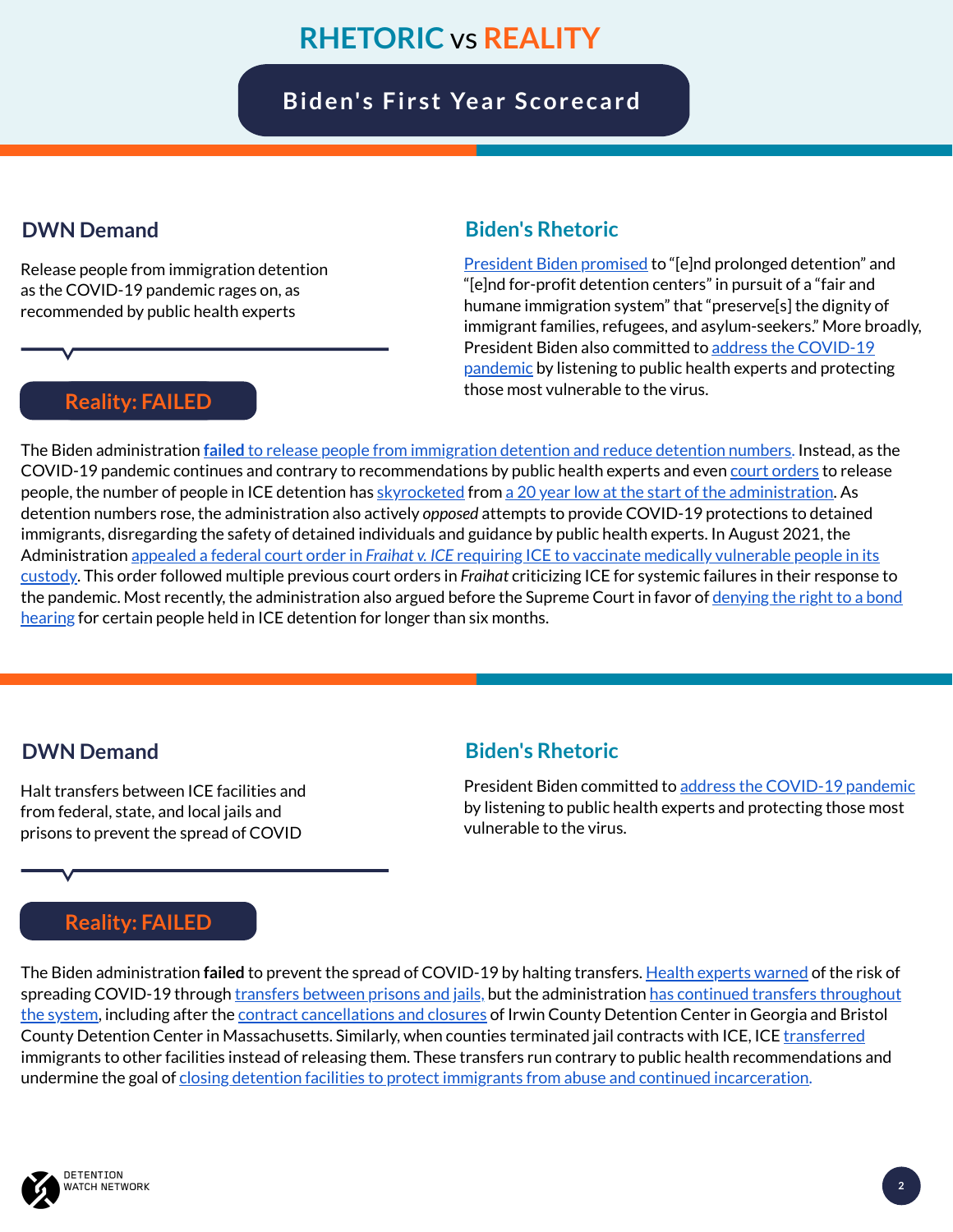In his "Plan to Build Back [Better,](https://joebiden.com/racial-economic-equity)" President Biden committed to helping communities rebuild from the COVID-19 pandemic and pursuing government policies that advance racial equity. He also promised in his campaign plan for [immigration](https://joebiden.com/immigration) that he was committed to ending for-profit detention.

#### **Biden's Rhetoric**

The Biden administration **failed** to significantly reduce the federal detention budget and reinvest in [communities](https://www.detentionwatchnetwork.org/sites/default/files/reports/Communities%20Not%20Cages-A%20Just%20Transition%20from%20Immigration%20Detention%20Economies_DWN%202021.pdf) and instead [submitted](https://defundhatenow.org/2021/05/28/bidens-budget-betrays-immigrants-and-border-communities) a budget request in May 2021</u> for \$8.4 billion for ICE and \$16.3 billion for CBP. This included funding for ICE to detain 30,000 adults in ICE detention centers – double the number of people who were detained when he took office. The budget also included funding to hold 2,500 family members in "short-term" ICE processing centers and requested increased funds for interior enforcement programs. Immigrant, BIPOC, and working class communities cannot be safe, particularly during a pandemic, when the government continues to support and fund immigration enforcement, deportation, and detention.

> During his [presidential](https://www.nbcnews.com/politics/immigration/five-major-immigration-promises-biden-has-yet-keep-n1264836) campaign, Biden tweeted that "[c]hildren should be released from ICE detention with their parents immediately." In March 2021, DHS Secretary Alejandro Mayorkas agreed that "a detention center is not where a family belongs." Shortly after, the Biden administration said in a court filing that it would be ending the practice of holding migrant parents and children who are seeking asylum in detention.

Cut funding for immigration detention, in particular reducing the detention budget by at least 75 percent

#### **DWN Demand**

#### **Biden's Rhetoric**

The Biden administration has **taken steps** to end family detention. As of [December](https://www.axios.com/biden-ends-migrant-family-detention-border-immigration-b39f3e04-689a-486b-82de-7deb9412cea6.html) 2021, the administration stopped detaining families at the three family detention centers in the country – Berks County Family Residential Center in

Pennsylvania, South Texas Family Residential Center in Dilley, Texas, and Karnes County Staging Center in Karnes City, Texas. However, the administration has failed to make an official policy [announcement](https://www.detentionwatchnetwork.org/pressroom/releases/2021/it-s-detention-if-people-are-ice-custody-no-matter-how-agency-rebrands-it) ending family detention and earlier in the year ICE expanded family detention to include expensive contracts for [detaining](https://www.refugeesinternational.org/reports/2021/6/23/100-organizations-raise-the-alarm-on-ice-custody-programs) families under ICE custody in hotels and investment in ICE's surveillance [programming](https://documentedny.com/2021/09/20/ankle-monitors-and-gps-apps-ices-alternatives-to-detention-explained). The administration has increasingly subjected families to <u>"digital prisons</u>": burdensome and punitive digital surveillance and remote tracking technology including ankle monitoring and traceable cell phones.

Additionally, although the Berks, Dilley, and Karnes family detention centers will no longer detain families for ICE, ICE did not terminate these long-standing contracts for the facilities. Instead, <u>following cues from the Obama [administratio](https://www.theguardian.com/us-news/2016/mar/18/karnes-dilley-texas-family-detention-center-change-all-male)n</u>, it converted the contract with Berks County to detain adult women and began detaining single adults at Karnes and Dilley.



## **Reality: TAKEN STEPS**

End family detention and release families together

#### **DWN Demand**

# **RHETORIC** vs **REALITY**

## **Biden's Fi rst Year Scorecard**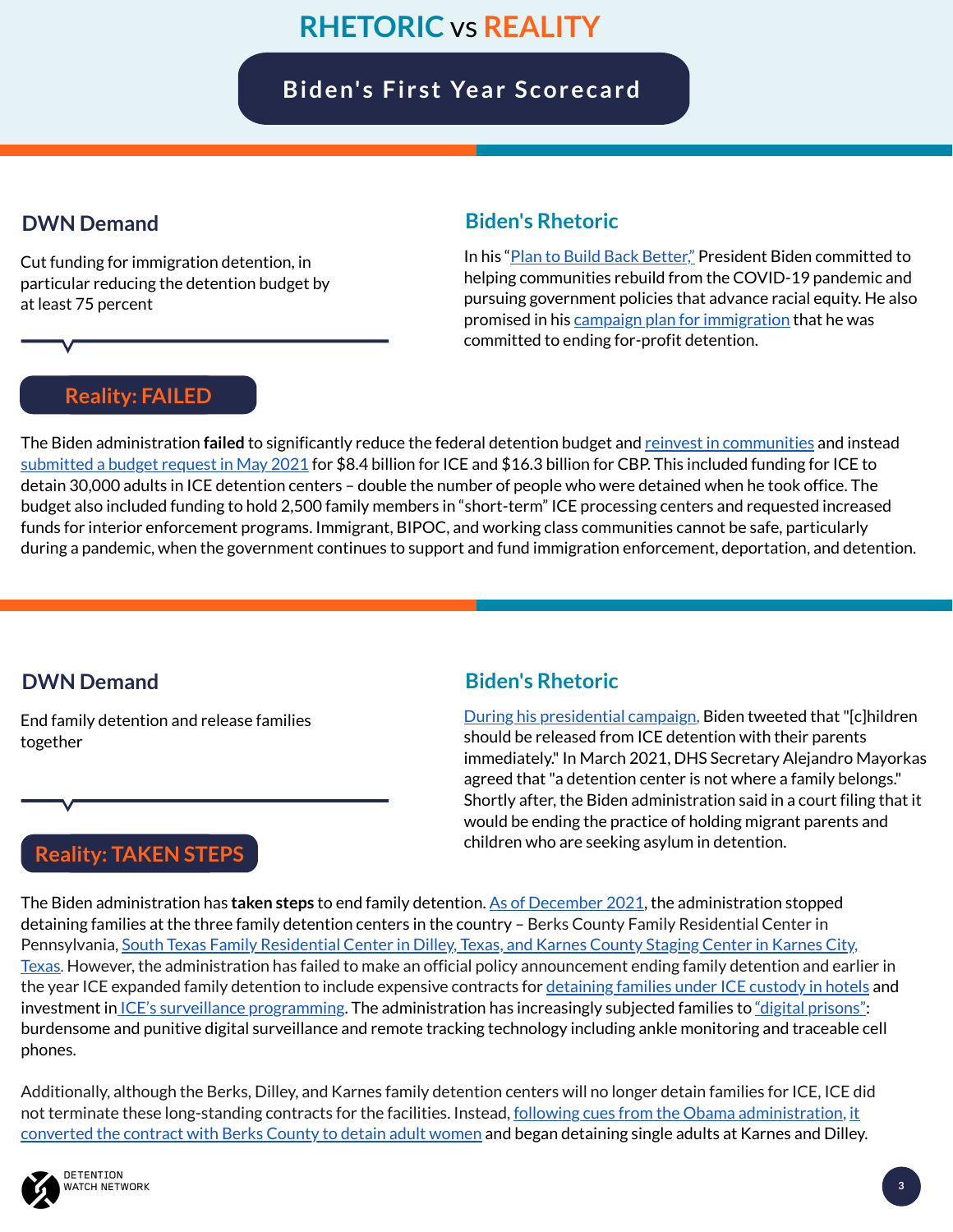The Biden administration **failed** to make significant progress in terminating ICE contracts and instead moved in the opposite direction. Biden's Executive Order aiming to end private detention excluded facilities used by DHS to detain [immigrants,](https://www.detentionwatchnetwork.org/sites/default/files/reports/Broken%20Promises_DWN%20and%20Project%20South_Final_11.23.21.pdf) and during Biden's first year ICE has opened *more* private detention facilities. As of September 2021, 79% of people detained each day in ICE custody are detained in private detention facilities.

While the administration *[terminated](https://www.detentionwatchnetwork.org/pressroom/releases/2021/we-are-home-detention-watch-network-partners-welcome-ice-detention) two ICE detention contracts in May* – for Irwin County Detention Center in Georgia and Bristol County Detention Center in Massachusetts – it did so only after years of advocacy by local groups, demands for freedom by detained individuals, and, in the case of Irwin, a DHS Office of Inspector General [complaint](https://projectsouth.org/wp-content/uploads/2020/09/OIG-ICDC-Complaint-1.pdf) filed by Georgiabased groups that included horrific reports of medical abuse and forced gynecological procedures from detained women and a whistleblower nurse.

Additionally, the Biden administration has since expanded ICE detention capacity by signing new [contracts](https://www.detentionwatchnetwork.org/pressroom/releases/2021/220-immigrant-human-rights-groups-call-biden-administration-immediately-halt), renewing existing contracts, and continuing to pursue expansion of the immigration detention system. In the past several months alone, ICE decided to convert Berks County Family Residential Center to an all-women detention facility and reopened Moshannon Valley Correctional Center in Pennsylvania, a former Bureau of Prisons (BOP) jail that closed because of the Biden administration's own efforts to end private prisons, as a privately run ICE detention facility. ICE also negotiated extensions for existing contracts with private detention centers, including CoreCivic's Elizabeth Detention Center in New Jersey, GEO Group's Broward Transitional Center in Florida, and [Management](https://documentedny.com/2021/08/13/ice-quietly-extends-elizabeth-detention-center-contract-with-corecivic) & Training Corp.'s Otero County Processing Center in New Mexico.

President Biden promised to end <u>for-profit immigration detention</u> centers. He stated that "the federal [government](https://joebiden.com/immigration) should not use private facilities for any detention, including detention of [undocumented](https://www.detentionwatchnetwork.org/sites/default/files/reports/Broken%20Promises_DWN%20and%20Project%20South_Final_11.23.21.pdf) immigrants," and his policy [platforms](https://joebiden.com/justice) tied funding decisions for new grants to the elimination of all forms of forprofit incarceration.

The administration has also continued to support litigation against state laws banning contracts for ICE detention, including against AB 32 in California. AB 32, a law banning all for-profit, private detention in the state, has yet to be enforced in California because of the legal challenges brought shortly after its passage by GEO Group in conjunction with the DOJ under the Trump administration. Disappointingly, the Biden [administration](https://www.ilrc.org/congressional-leaders-push-back-dojs-attack-california-private-prison-ban) *continued* this lawsuit.



#### **Biden's Rhetoric**

Terminate contracts with private prison corporations and state and local governments, which together make up the vast majority of ICE detention, without replacing these facilities with ICE Service Processing Centers

#### **DWN Demand**

**43**

# **RHETORIC** vs **REALITY**

## **Biden's Fi rst Year Scorecard**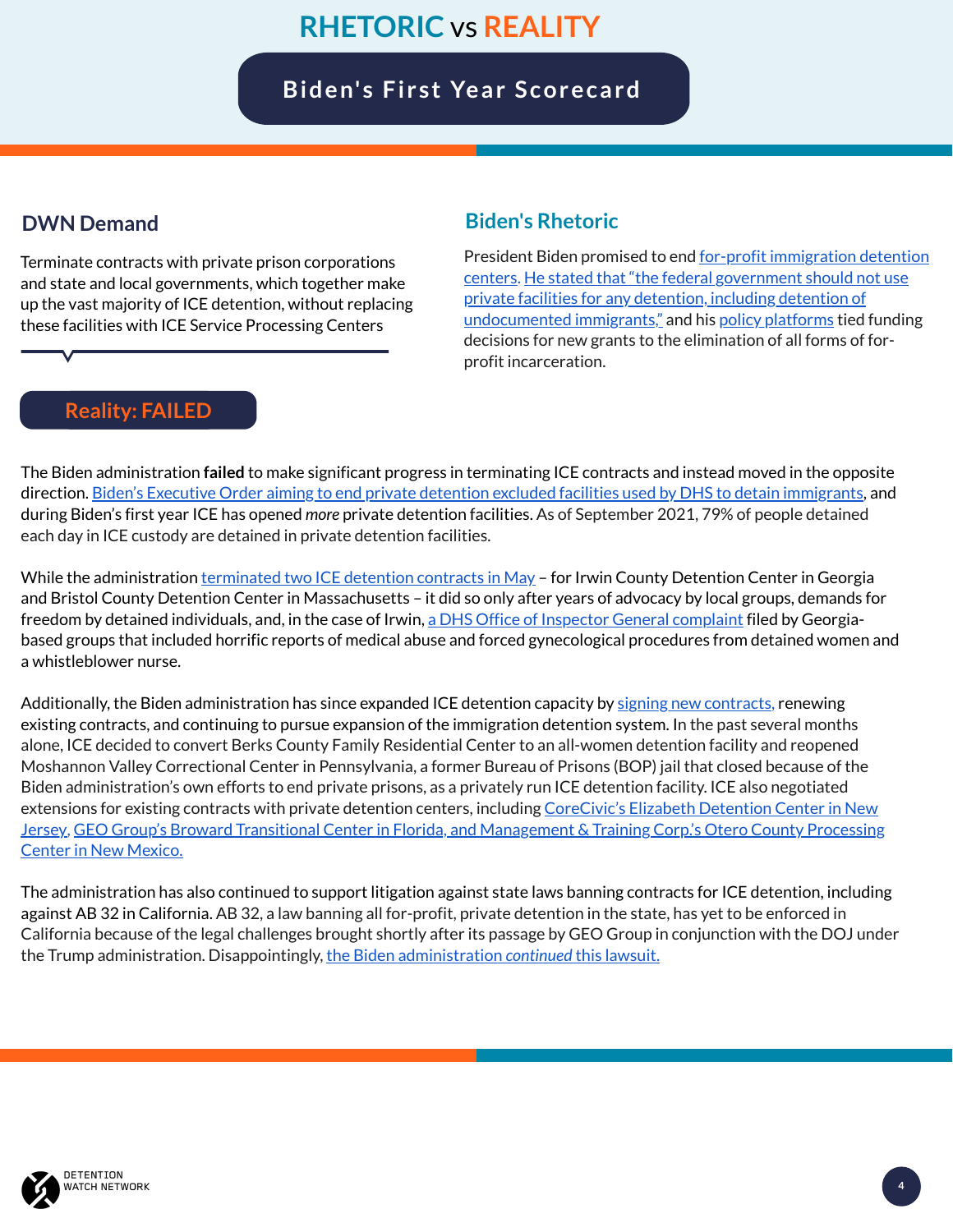[President](https://joebiden.com/immigration) Biden vowed to end prolonged detention, end for-profit immigration detention centers, and invest in community-based alternatives to detention.

The Biden administration **failed** to halt expansion efforts and instead has extended existing detention contracts, signed new contracts, and solicited proposals from private prison [corporations](https://www.detentionwatchnetwork.org/pressroom/releases/2021/detention-watch-network-blasts-ice-s-intention-disclosed-private-letter) for <u>former DOJ (BOP and United States Marshals Service</u> (USMS) facilities whose contracts ended under President Biden's Executive Order. In September 2021, ICE reopened Moshannon Valley [Correctional](https://www.detentionwatchnetwork.org/pressroom/releases/2021/220-immigrant-human-rights-groups-call-biden-administration-immediately-halt) Center in Pennsylvania, a former BOP jail, as a privately run ICE detention center. Reports suggest that private prison company giant CoreCivic is considering contracts with ICE and local governments to take over expiring USMS contracts at West Tennessee Detention Facility and the [Leavenworth](https://www.detentionwatchnetwork.org/pressroom/releases/2021/biden-administration-expanding-private-immigration-detention) Detention Center in Kansas. ICE is also considering the expansion of the El Paso Service [Processing](https://www.advancingjustice-atlanta.org/news/closefolkston) Center in Texas and Folkston ICE Processing Center.

#### **Biden's Rhetoric**

The Biden administration **failed** to make significant progress towards ending ICE-police collaboration. While the number of interior arrests has decreased, in large part due to state legislation, the pipeline to detention has expanded overall, with the majority of people in detention now coming through border [apprehensions.](https://www.theguardian.com/us-news/2021/aug/05/migrant-detention-border-biden-politics) In May 2021, DHS ended one 287(g) agreement with Bristol County, MA, but as of November 2021, ICE still maintained 142 agreements across the country. President Biden's promise to end 287(g) agreements from the Trump Administration remains unfulfilled, and his budget request for Fiscal Year 2022 actually [encouraged](https://defundhatenow.org/2021/05/28/bidens-budget-betrays-immigrants-and-border-communities) "continued expansion" of the 287(g) program.

The Biden administration further issued [enforcement](https://www.ilrc.org/sites/default/files/resources/immigration_attorneys_-_advisory_on_biden_final_enforcement_priorities_-_final.pdf) priorities in September 2021 that continue to provide immigration officials with broad discretion to take enforcement action with **categorical exclusion of [noncitizens](https://www.detentionwatchnetwork.org/pressroom/releases/2021/pd-memo-only-goes-so-far-when-held-conjunction-ice-s-massive-operating)**, including those considered a "threat to public safety," "border security," and "national security."

Halt all ICE detention expansion efforts, including any ongoing contract negotiations and future expansion

#### **DWN Demand**

President Biden pledged to aggressively limit use of the 287(g) program and terminate all 287(g) agreements made by the Trump [Administration.](https://immigrationimpact.com/2021/06/24/biden-287g-agreements-police/#.Ybondn3MJAf)

#### **Biden's Rhetoric**

Biden's DOJ is also currently appealing a federal court order out of Nevada that held that a section of federal law that makes it a felony to reenter the United States after being deported is discriminatory and [unconstitutional.](https://thenevadaindependent.com/article/nevada-judge-says-immigration-law-making-reentry-a-felony-is-unconstitutional-has-racist-origins) In *USA v. Gustavo Carrillo-Lopez,* the Biden Administration is fighting for the ability to increase this pipeline to criminal punishment and the incarceration of immigrants.



Reduce the pipeline into detention, including ending existing ICE-police collaboration programs and cutting funding for ICE agents

#### **DWN Demand**

# **RHETORIC** vs **REALITY**

## **Biden's Fi rst Year Scorecard**

**Reality: FAILED**